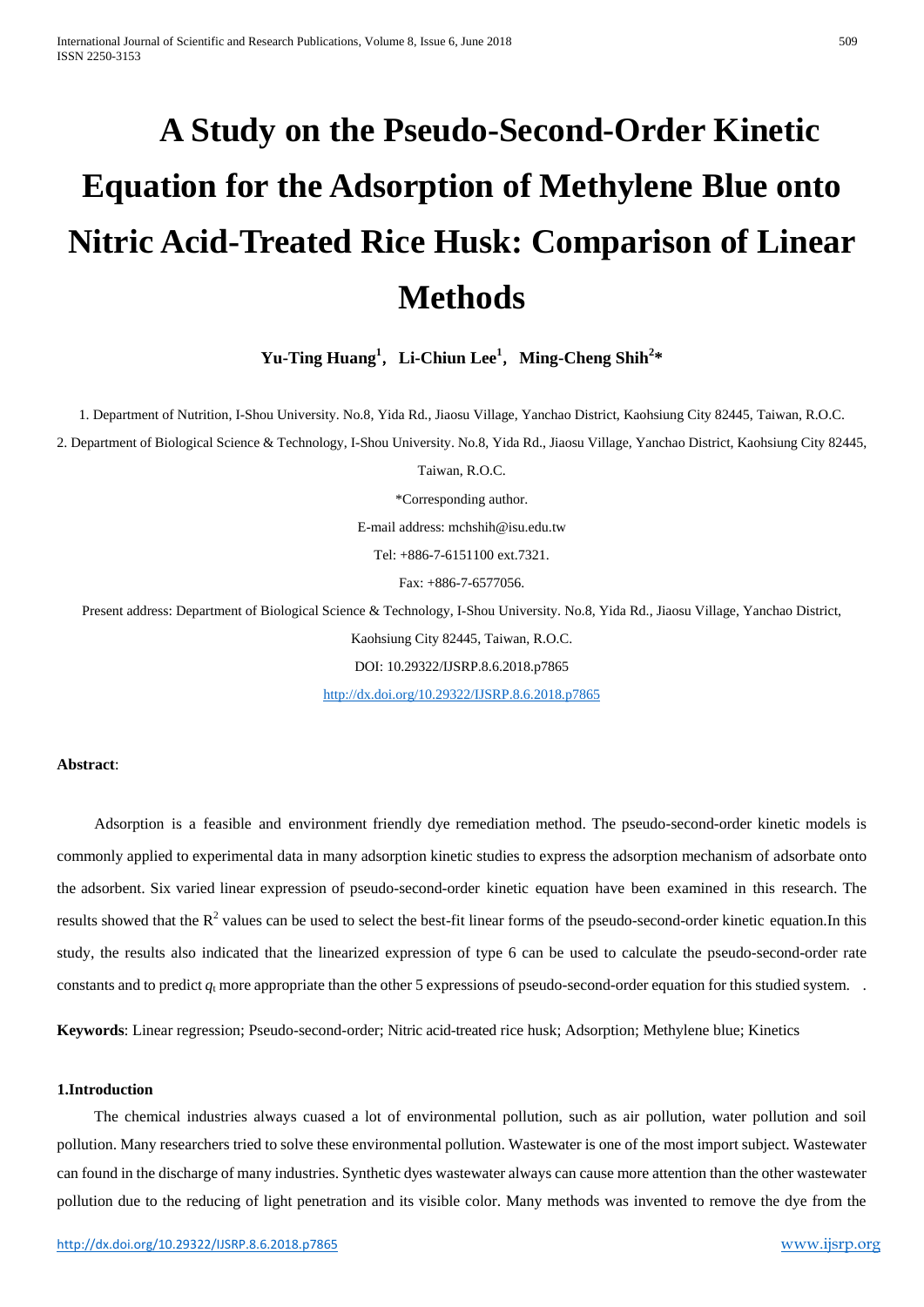wastewter. Most of the used processes for the color removal are developed based on the biological theory, physical theory and chemical theory. Some of them were not environmentfriendly method. In the recent years, environment friendly method caused a lot of attention. Therefore, recent efforts have been made to discover new environment friendly and economically feasible treatment alternatives (Hamdaoui, Saoudi et al. 2008). Among several effective methods, adsorption with natural material receive great attention due to the easy availability, ease of operation, simplicity of design and comparable low cost of application. (Karadag, Koc et al. 2007, Chowdhury and Das Saha 2011, Shih 2012). In order to investigate the adsorption mechanism to obtain a better removal efficiency, several adsorption kinetic models have been proposed to express the adsorption mechanism of adsorbate onto the adsorbent. In these adsorption kinetic models, the pseudo-second-order kinetic models is the most popular model and have been commonly applied in many adsorption kinetic studies. Numerous altered equation expression of the pseudo-second-order model were derived to simplify the calculation diffcultyduring the past few decades. Among these equation expressions, the formual derivation of Ho's equation is frequently used to investigate the correlation of the adsorption data for pseudo-second-order kinetic model due to its simplicity and its good fitting of many adsorption researchs over the past decade (Ho and McKay 1998, Ho, Ng et al. 2000, Shahwan 2014).

Among these literatures, the linear regression technique has been the most frequently used analysis method to find the best-fit kinetic models for dye removal, but linear regression is criticized since it leads to varied linearized forms. In order to find the best-fit kinetic models, six linearized types of pseudo-second-order kinetic models were used to calculatee the kinetic parameters by using the least squares method (Karadag, Koc et al. 2007). Also, the comparison of the the theoretical  $q_t$  calculated by these six inearized types of pseudo-second-order kinetic model and the experimental  $q_t$  data were used to find the best-fit kinetic model.

## **2. Materials and methods**

The experimental data employed in this study was gained from the literature (Shih 2012). In the study of Shih (Shih 2012), many acid-treated rice husk was used as the adsorbent. The experimental data applied in this research mainly obtained from the results of the nitric acid-treated rice husk (NRH) used as the adsorbent.

The pseudo-second-order equation is generally written as below (Ho, McKay et al. 2000, Demirbas, Kobya et al. 2004, Ofomaja 2007, Sari, Tuzen et al. 2007, Neşe and T. Ennil 2008):

$$
\frac{dq_t}{dt} = K_2 (q_e - q_t)^2 \tag{1}
$$

where  $q_t$  (mg/g) is the sorption capacity at time *t* (min);  $q_e$  is the sorption capacity at equilibrium (mg/g) and  $K_2$ , is the rate constant of the pseudo-second-order sorption (min<sup>-1</sup>) (Djeribi and Hamdaoui 2008, Ncibi 2008, Huang and Shih 2014). Integration and rearrangment of Eq. [1] with applying border conditions  $t = 0$  to  $t = t$  and  $q_t = 0$  to  $q_t = q_t$  gives the non-linear form of pseudo-second-order equation as follows (Ho 2006, Huang and Shih 2014):

$$
q_t = \left(\frac{K_2 q_e^2 t}{1 + K_2 q_e t}\right) \tag{2}
$$

Eq (2) can be rearranged to obtain a linearity forms as follows:

Type 1 pseudo second-order: 
$$
\frac{1}{(q_e - q_t)} = \frac{1}{q_e} + K_2 t
$$
 (3)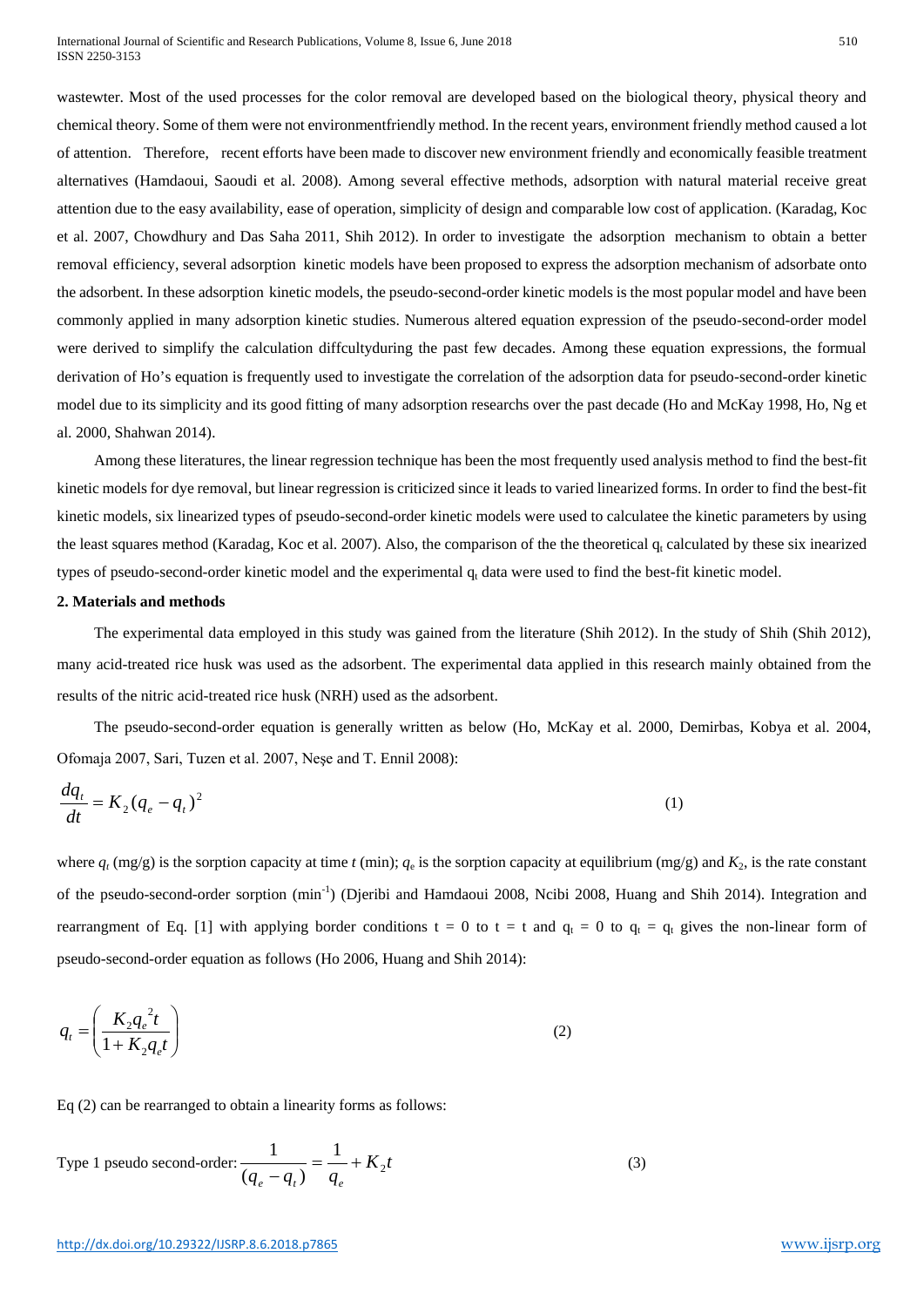International Journal of Scientific and Research Publications, Volume 8, Issue 6, June 2018 511 ISSN 2250-3153

Eq (3) is the first linearized type of pseudo-second-order equation. Eq (3) can be converted to another 5 alternative linearity forms as follows(Kumar 2006, Hamdaoui, Saoudi et al. 2008, Chowdhury and Das Saha 2011, Huang and Shih 2015, Huang and Shih 2017):

Type 2 pseudo second-order: 
$$
\left(\frac{1}{q_t}\right) = \frac{1}{q_e} + \frac{1}{K_2 q_e^2} \frac{1}{t}
$$
 (4)

Type 3 pseudo second-order: 
$$
q_t = q_e - \frac{1}{K_2 q_e} \frac{q_t}{t}
$$
 (5)

Type 4 pseudo second-order: 
$$
\left(\frac{q_t}{t}\right) = K_2 q_e^2 - K_2 q_e q_t
$$
 (6)

Type 5 pseudo second-order: 
$$
\left(\frac{1}{t}\right) = -K_2 q_e + K_2 q_e^2 \frac{1}{q_t}
$$
 (7)

Type 6 pseudo second-order: 
$$
\left(\frac{t}{q_t}\right) = \frac{1}{K_2 q_e^2} + \frac{1}{q_e}(t)
$$
 (8)

#### **3. Results and discussion**

In this study, the experimental data for dye adsorbed onto the surface of NRH were fitted to the six different linearized versions of pseudo-second-order equation. The fig. 1 has  $1/(qe-q<sub>t</sub>)$  on the Y axis and t on the X axis for the linearized type 1. The fig. 2 has  $1/q_t$  on the Y axis and  $1/t$  on the X axis for the linearized type 2. The fig. 3 has  $q_t$  on the Y axis and  $q_t/t$  on the X axis for the linearized type 3. The fig. 4 has  $q_t/$  on the Y axis and  $q_t$  on the X axis for the linearized type 4. The fig. 5 has 1/t on the Y axis and  $1/q_t$  on the X axis for the linearized type 5. The fig. 6 has t/  $q_t$  on the Y axis and t on the X axis for the linearized type 6. The rate constant  $K_2$  and the theoretical  $q_e$  for these various linearized versions of pseudo-second-order equations can be calculated from the plot of these six figures, (Kumar 2006, Hamdaoui, Saoudi et al. 2008, El-Khaiary, Malash et al. 2010, Huang and Shih 2017). All parameters for these six linearized versions of pseudo-second-order kinetic equations included theoretical  $q_e$  and the rate constant  $K_2$  and the correlation coefficient,  $R^2$  are shown in Table 1. From the values of parameters, it was observed that the  $q_e$ values,  $K_2$  values and  $R^2$  values calculated from these six linearized versionss of pseudo-second-order equations were diverse.

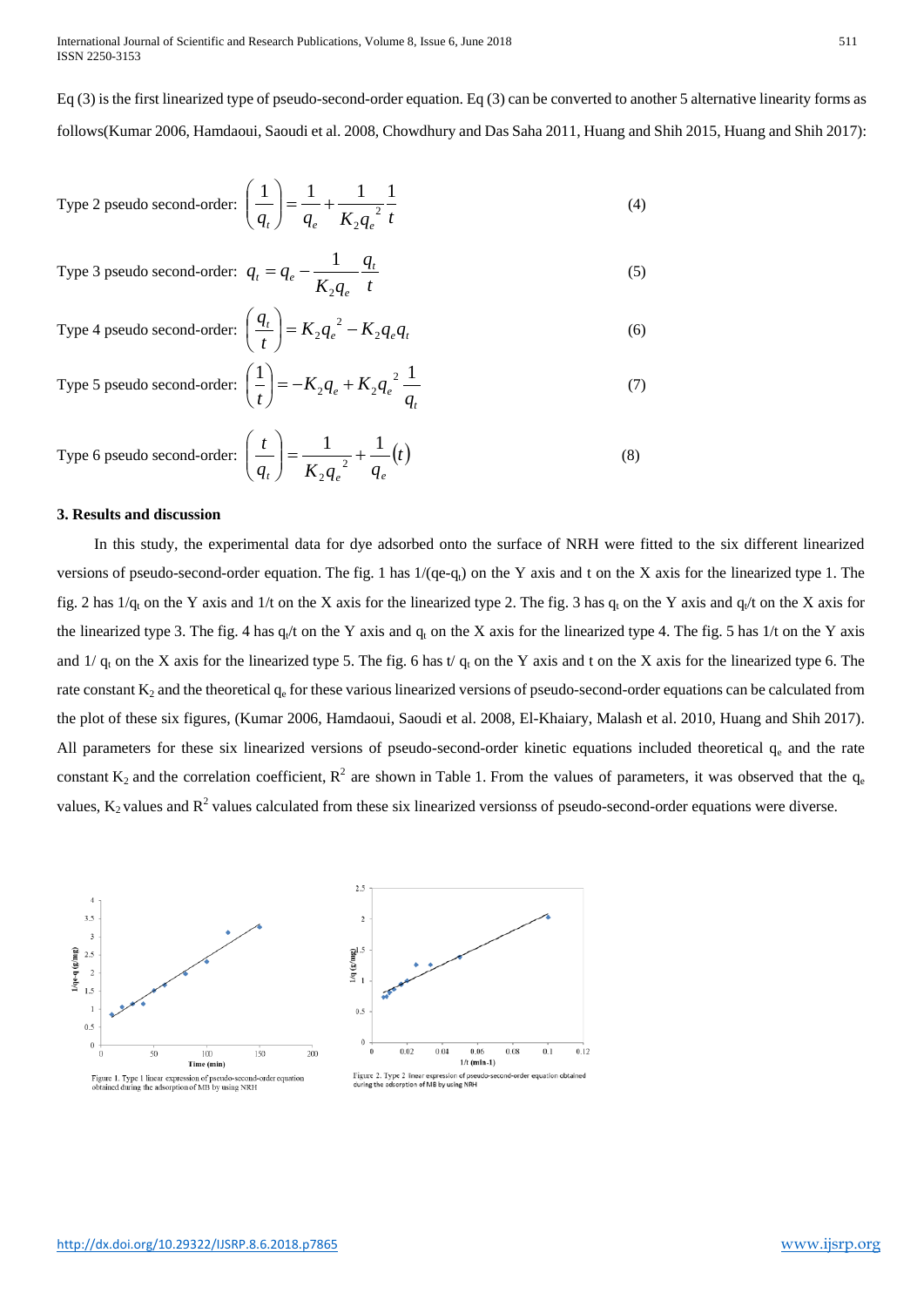

In the results of comparion of the *q*<sup>e</sup> values predicted by these six linearized versions with the experimental value , the difference between the experimental value of  $q_e$  and the value of  $q_e$  obtained using linearized versions 6 is the smallest. The low difference between the experimental value of  $q_e$  and the value of  $q_e$  obtained using linearized versions 6 can not use to prove the linearized versions 6 is the bet-fit linear form of kinetic equation. From the literatures, the researchers define the best-fit linear form of kinetic equations is generally selected based on the  $R^2$ values. In the table 1, values of  $R^2$  for types 3 and 4 were lower than 0.87, these low values of  $\mathbb{R}^2$  for types 3 and 4 suggested that these two linearized versions applied in the prediction of the MB adsorption onto NRH particles can not obtain a favourable results.  $R^2$  values for types 1, 2, 5 and 6 were higher than 0.95. The high values of these 4 linear expression indicated that the calculated results will be closer to the experimental data than the types 3 and 4. We also can find the  $R^2$  value of linearized version 6 was the highest for the MB adsorption on NRH, this high  $R^2$  value implied that linearized version 6 of pseudo-second-order equatuion should be the best fitted kinetic exoression to represent the MB adsorption on NRH. In order to prove the correctness of the high values of  $R^2$  can be use to find the best fitted kinetic exoression, the comparison between the plot of experimental  $q_t$  vs time with the plot of theoretical  $q_t$  calculated from these six linear pseudo-second-order kinetic kinetic models vs time were made (figure 7-12.).

| Linear Type     | Type 1  | Type 2  | Type 3  | Type 4  | Type 5  | Type 6 |
|-----------------|---------|---------|---------|---------|---------|--------|
| $q_e(mg/g)$     | 1.68606 | 1.39    | 1.452   | 1.52593 | 1.42623 | 1.6176 |
| $K_2(g/mg.min)$ | 0.0184  | 0.03778 | 0.03235 | 0.02654 | 0.03422 | 0.0205 |
|                 | 0.9729  | 0.9536  | 0.8622  | 0.8622  | 0.957   | 0.9868 |

The theoretical  $q_t$  valuses of these six linear types of pseudo-second-order equations in fig 7-12 were calculated by bringing the *q*<sup>e</sup> values and *k*2 valuesof each linear types of pseudo-second-order equations into the nonlinear form of pseudo-second-order equation.

From these figures, the result of figure 12 clearly indicated that the linearized version 6 is closer to the experimental data than the other 5 linearized versions.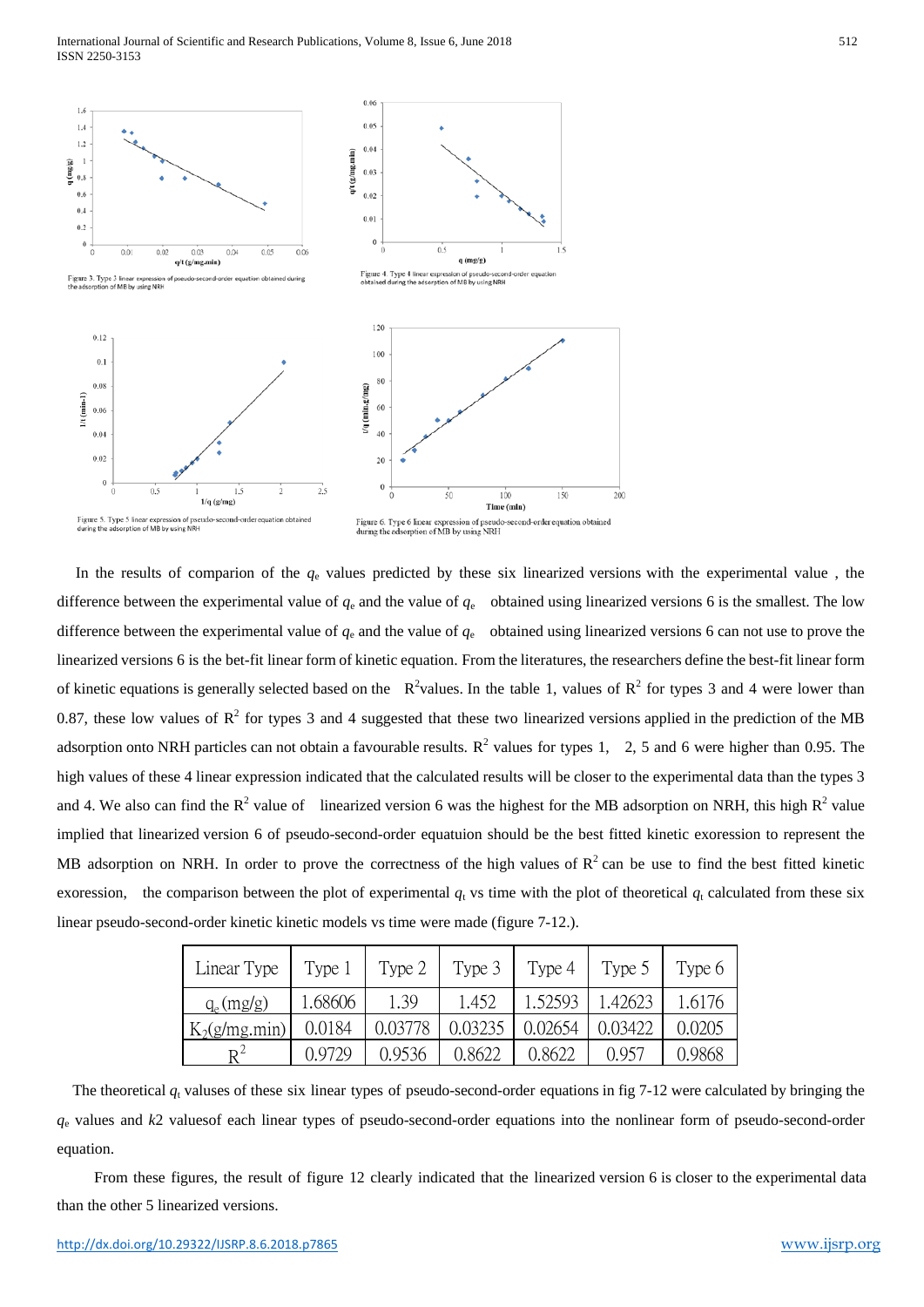

## **4. Conclusion**

In this research, thes adsorption kinetics of experimental outcome were analyzed by using 6 different linearized expressions of pseudo-secondorder kinetic equation. The linearized transformation of the pseudo-secondorder kinetic equatuion cause the real problems and complexities in calculating the parameters of the pseudo-secondorder kinetic equatuion. The various results obtained from the various linearized expressions of pseudo-secondorder kinetic equatuion probably as a result of the variation in the error structure got varied in the linearized process of the non-linear pseudo-secondorder kinetic equatuion. Also, the different axial settings of linearized expression could affect the determination process (Khambhaty, Mody et al. 2008). In this study, six different linear expressions of pseudo-second-order equation were used for linear regression and compared using the correlation coefficient,  $R<sup>2</sup>$ . Also, these varied linear expressions of pseudo-second-order equation were used to determine the kinetic parameters. These kinetic parameters were used to calculate the theoretical  $q_t$  and compared to evaluate the experimental  $q_t$  data. The calculated results of thses linear expressions were different. The difference of of thses linear expressions probably due to the change of the error distribution caused by the linearization technique. These results implied that it is a important issue to choose a suitable linear type to obtain the best-fitted data. In the results, it is found that the  $R<sup>2</sup>$  values can be used to select the best-fit linear forms of the pseudo-second-order kinetic equation.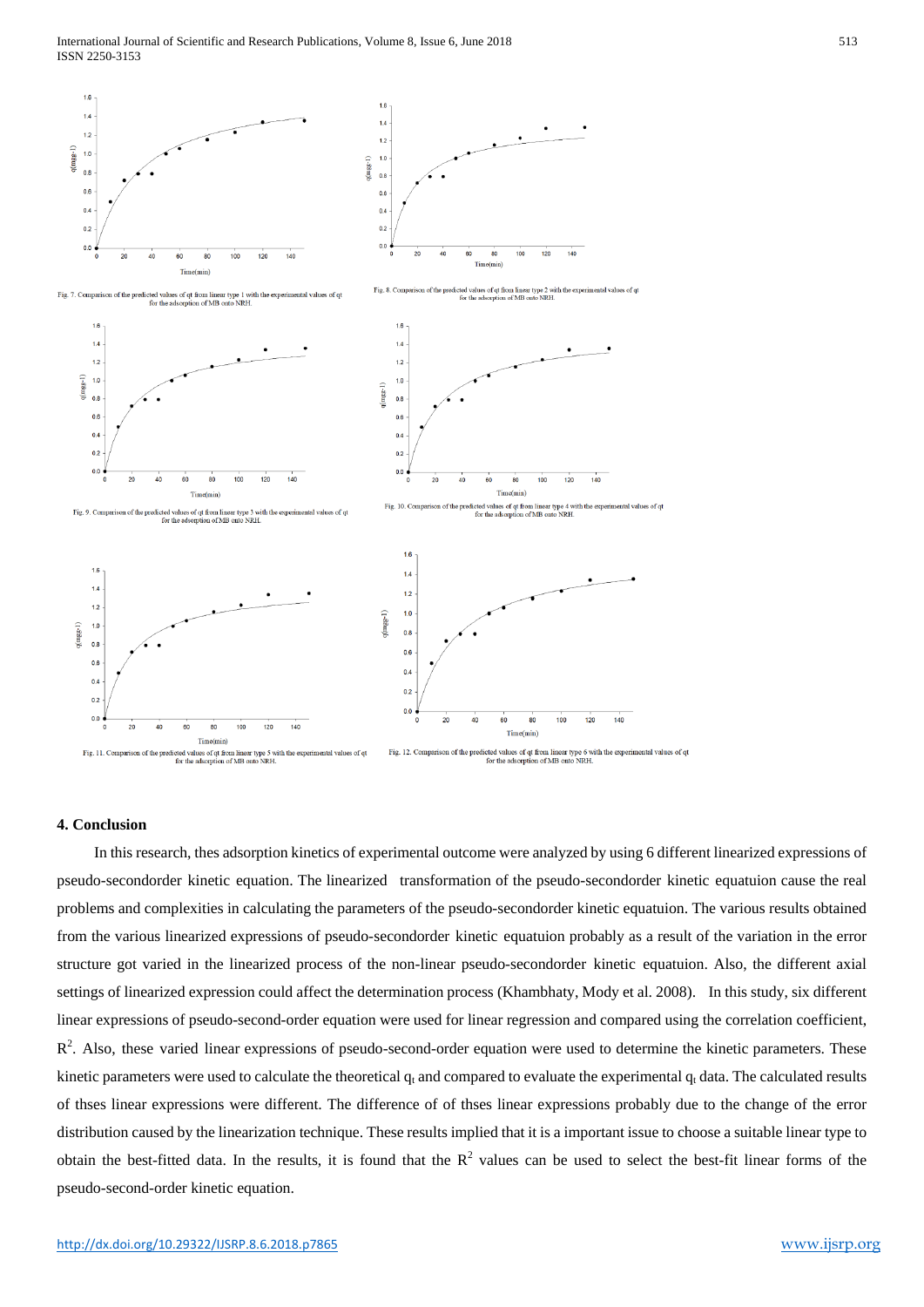## **References:**

Chowdhury, S. and P. Das Saha (2011). "Comparative analysis of linear and nonlinear methods of estimating the pseudo-second-order kinetic parameters for sorption of Malachite green onto pretreated rice husk." Bioremediation Journal **15**(4): 181-188.

Demirbas, E., M. Kobya, E. Senturk and T. Ozkan (2004). "Adsorption kinetics for the removal of chromium(VI) from aqueous solutions on the activated carbons prepared from agricultural wastes." Water S. A. **30**(4): 533-540.

Djeribi, R. and O. Hamdaoui (2008). "Sorption of copper (II) from aqueous solutions by cedar sawdust and crushed brick." Desalination **225**(1-3): 95-112.

El-Khaiary, M. I., G. F. Malash and Y.-S. Ho (2010). "On the use of linearized pseudo-second-order kinetic equations for modeling adsorption systems." Desalination **257**(1-3): 93-101.

Hamdaoui, O., F. Saoudi, M. Chiha and E. Naffrechoux (2008). "Sorption of malachite green by a novel sorbent, dead leaves of plane tree: Equilibrium and kinetic modeling." Chemical engineering journal **143**(1-3): 73-84.

Hamdaoui, O., F. Saoudi, M. Chiha and E. Naffrechoux (2008). "Sorption of malachite green by a novel sorbent, dead leaves of plane tree: Equilibrium and kinetic modeling." Chemical Engineering Journal **143**: 73-84.

Ho, Y.-S. (2006). "Second-order kinetic model for the sorption of cadmium onto tree fern: a comparison of linear and non-linear methods." Water research **40**(1): 119-125.

Ho, Y. and G. McKay (1998). "A comparison of chemisorption kinetic models applied to pollutant removal on various sorbents." Process Safety and Environmental Protection **76**(4): 332-340.

Ho, Y., J. Ng and G. McKay (2000). "Kinetics of pollutant sorption by biosorbents: review." Separation & Purification Reviews **29**(2): 189-232.

Ho, Y. S., G. McKay, D. A. J. Wase and C. F. Forster (2000). "Study of the Sorption of Divalent Metal Ions on to Peat." Adsorption Science and Technology **18**(7): 639-650.

Huang, Y.-T. and M.-C. Shih (2014). "Linear regression analysis for the adsorption kinetics of methylene blue onto acid treated rice husk."

Huang, Y.-T. and M.-C. Shih (2015). "Effect of linearized expressions of pseudo-second-order kinetic equations on the prediction of the adsorption of methylene blue on rice husk." source: International Journal of Science Commerce and Humanities: 138-145.

Huang, Y.-T. and M.-C. Shih (2017). "Comparative Analysis of Different Linearized Expressions of Estimating the Pseudo-Second-Order Kinetic Parameters for the Adsorption of Methylene Blue on Hydrochloric Acid-Treated Rice Husk." source: International Journal of Scientific and Research Publications **7**(6): 255-260.

Karadag, D., Y. Koc, M. Turan and M. Ozturk (2007). "A comparative study of linear and non-linear regression analysis for ammonium exchange by clinoptilolite zeolite." Journal of Hazardous Materials **144**(1-2): 432-437.

Khambhaty, Y., K. Mody, S. Basha and B. Jha (2008). "Pseudo-second-order kinetic models for the sorption of Hg (II) onto dead biomass of marine Aspergillus niger: comparison of linear and non-linear methods." Colloids and Surfaces A: Physicochemical and Engineering Aspects **328**(1): 40-43.

Kumar, K. V. (2006). "Linear and non-linear regression analysis for the sorption kinetics of methylene blue onto activated carbon." Journal of hazardous materials **137**(3): 1538-1544.

Ncibi, M. C. (2008). "Applicability of some statistical tools to predict optimum adsorption isotherm after linear and non-linear regression analysis." Journal of Hazardous Materials **153**(1-2): 207-212.

Neşe, O. and K. T. Ennil (2008). "A kinetic study of nitrite adsorption onto sepiolite and powdered activated carbon." Desalination **223**(1-3): 174-179.